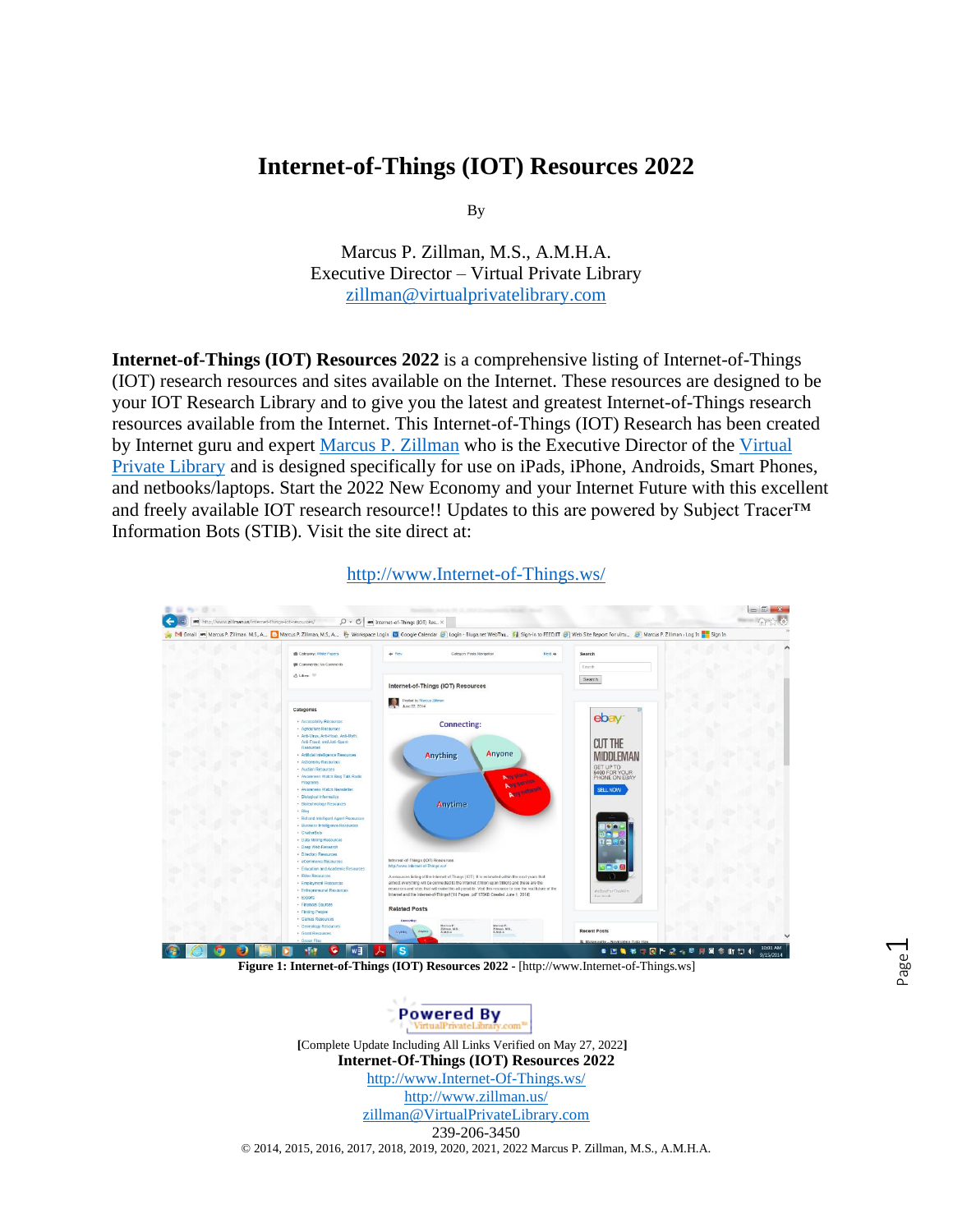# **The Internet of Things (IOT) Resources 2022**

The Internet of Things is the network of physical objects that contain embedded technology to communicate and sense or interact with their internal states or the external environment. [Gartner IT Glossary]

## **RESEARCH ORGANIZATIONS DEALING WITH IOT:**

Emerging Tech Exchange <https://www.emergingtechexchange.com/>

IoT European Research Cluster (IERC) <http://www.internet-of-things-research.eu/>

OpenWSN - Open Source Implementations of Protocol Stacks Based Upon IOT <https://openwsn.atlassian.net/wiki/spaces/OW/overview>

The Internet of Things Council <http://www.theinternetofthings.eu/>

Thing-to-Thing Research Group (T2TRG) <https://irtf.org/t2trg>

# **TOOLS AND APIS:**

67 Open Source Tools and Resources for IoT <https://techbeacon.com/67-open-source-tools-resources-iot>

Azure IoT Central <https://azure.microsoft.com/en-us/services/iot-central/>

Balena – Build Your IoT Project with Balena <https://www.balena.io/>

BigClouT - Clout of Things for Empowering the Citizen Clout in Smart Cities <http://bigclout.eu/>

## **Powered By**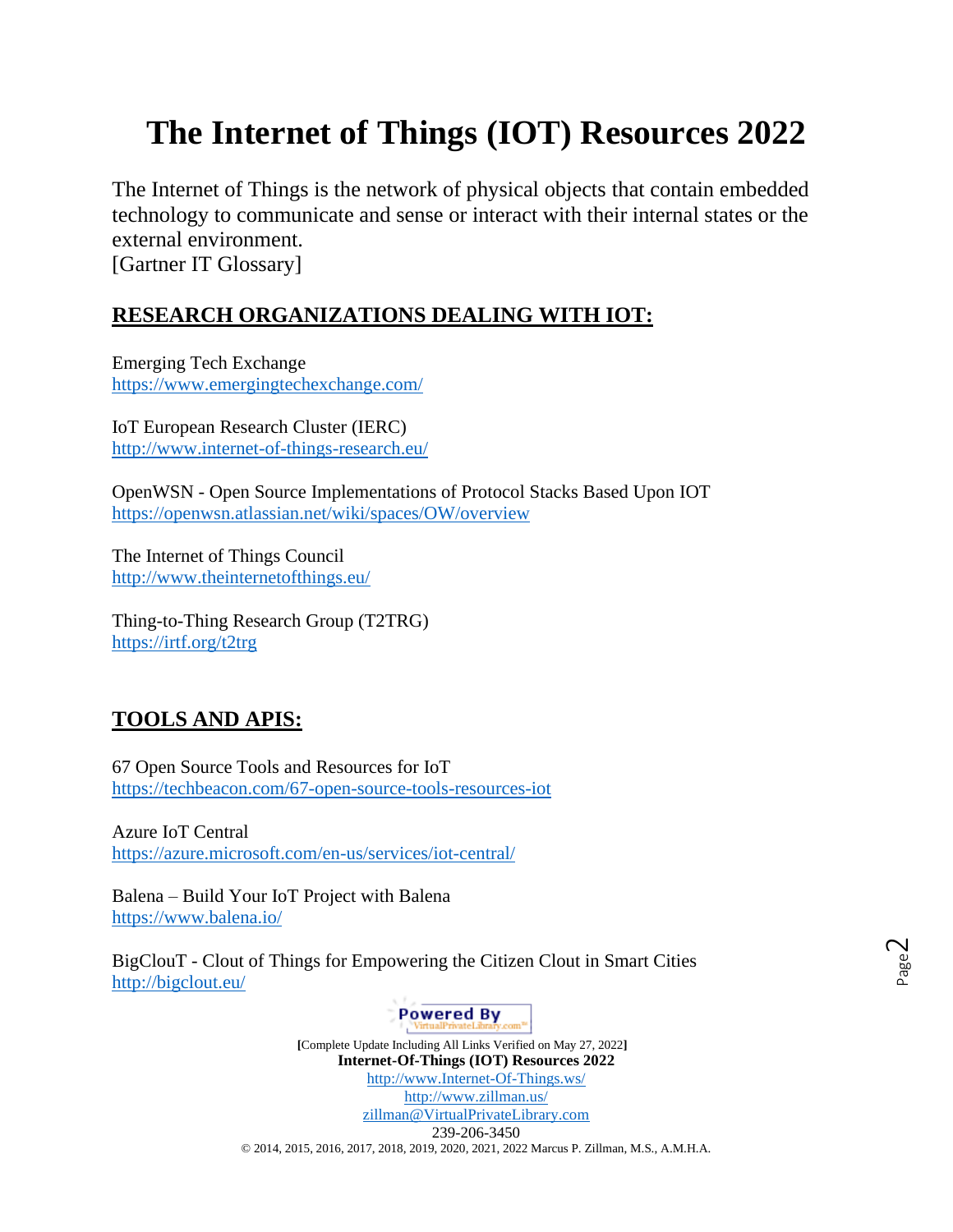DialogFlow <https://dialogflow.com/>

Evrything – Digitize Your Products Connected to the web <https://www.evrythng.com/>

Freeboard - Modular Development Platform for Internet of Things (IoT) <http://buglabs.tumblr.com/post/83422057140/freeboard-tm>

Google Cloud IoT – Platform for Intelligent IoT Services <https://cloud.google.com/solutions/iot/>

Internet of Things – Cisco [https://www.cisco.com/c/en\\_in/solutions/internet-of-things/resources.html](https://www.cisco.com/c/en_in/solutions/internet-of-things/resources.html)

Internet of Things – Hewlett Packard Enterprise <https://www.hpe.com/us/en/solutions/internet-of-things.html>

Internet of Things – Intel <https://www.intel.com/content/www/us/en/internet-of-things/overview.html>

Internet of Things on IBM Cloud <https://www.ibm.com/internet-of-things>

Internet of Things – Wikipedia [https://en.wikipedia.org/wiki/Internet\\_of\\_things](https://en.wikipedia.org/wiki/Internet_of_things)

IoT for All – News and More <https://www.iotforall.com/>

IoT Resources <http://www.ioti.com/iot-resources>

IoT Resources <https://medium.com/iotforall/resources/home>

IoT Resources by Project and Resource Type <https://www.gsma.com/iot/resources/>

**Powered By**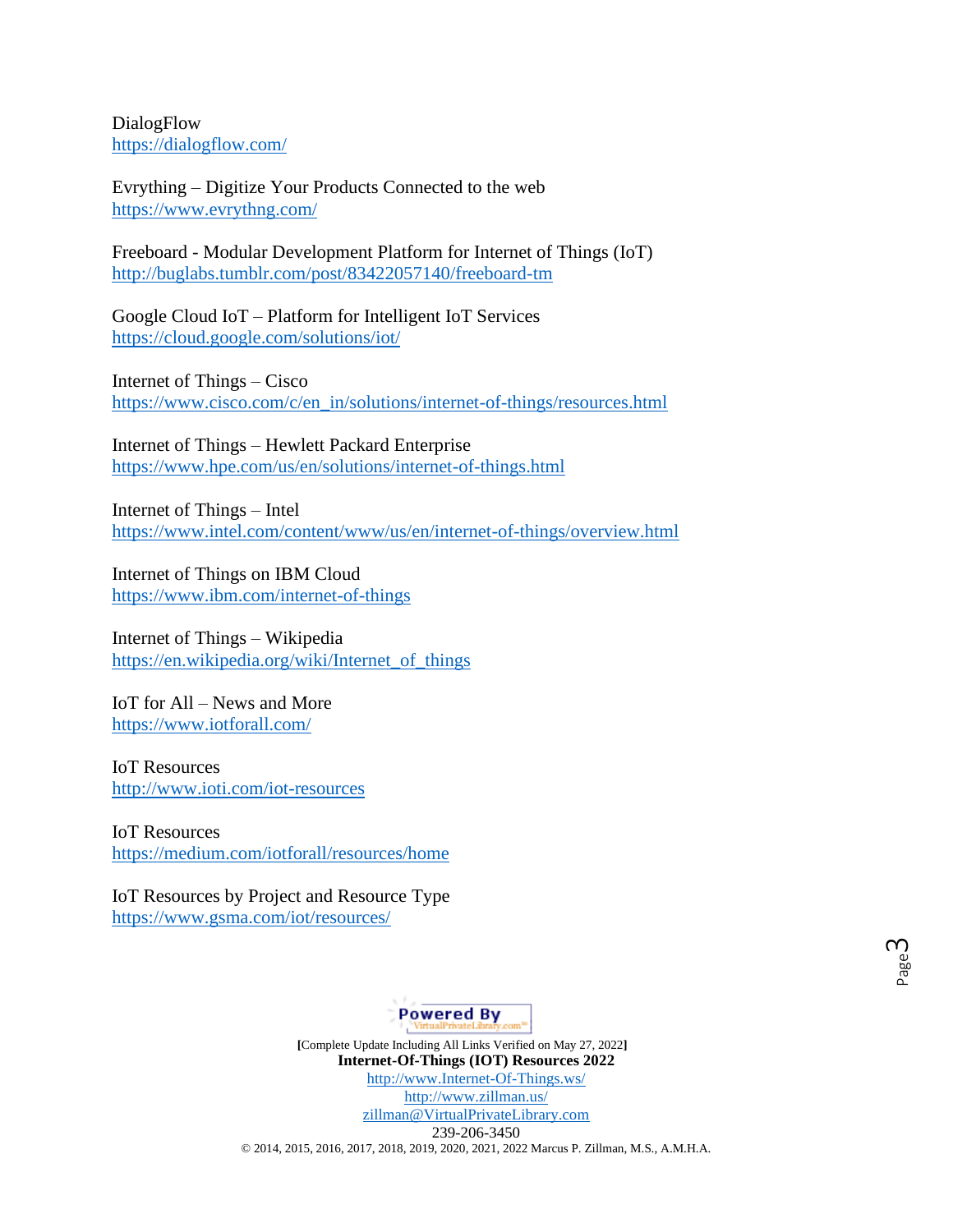IoT Value Set to Accelerate Through 2030: Where and How to Capture It [https://www.mckinsey.com/business-functions/mckinsey-digital/our-insights/iot-value-set-to](https://www.mckinsey.com/business-functions/mckinsey-digital/our-insights/iot-value-set-to-accelerate-through-2030-where-and-how-to-capture-it)[accelerate-through-2030-where-and-how-to-capture-it](https://www.mckinsey.com/business-functions/mckinsey-digital/our-insights/iot-value-set-to-accelerate-through-2030-where-and-how-to-capture-it)

Keen – Smart Zoning for Your Home in Minutes, Not Days <http://www.keenhome.io/>

MbientLab - Powerful Service Platform That Connects Devices to Smartphones <http://www.mbientlab.com/>

Mojo – Fueling the Future of Connected Mobility <http://www.moj.io/>

MQTT is a machine-to-machine (M2M)/"Internet of Things" connectivity protocol. <http://mqtt.org/>

Node-RED - Visual Tool for Wiring the Internet of Things <http://nodered.org/>

Onion – The Invention Platform for the Internet of Things <https://onion.io/>

Particle – All-in-One IoT PLatform <https://www.particle.io/>

RealTime - Internet of Things Connectivity Platform <https://www.realtime.io/>

ReelyActive – We Make Smart Spaces <http://context.reelyactive.com/>

Shodan - Search Engine for Internet-Connected Devices <https://www.shodan.io/>

SmartThings - Smart Home Automation <http://www.smartthings.com/>

TheThings – Connect Your Hardware and Track IoT <https://thethings.io/>

**Powered By**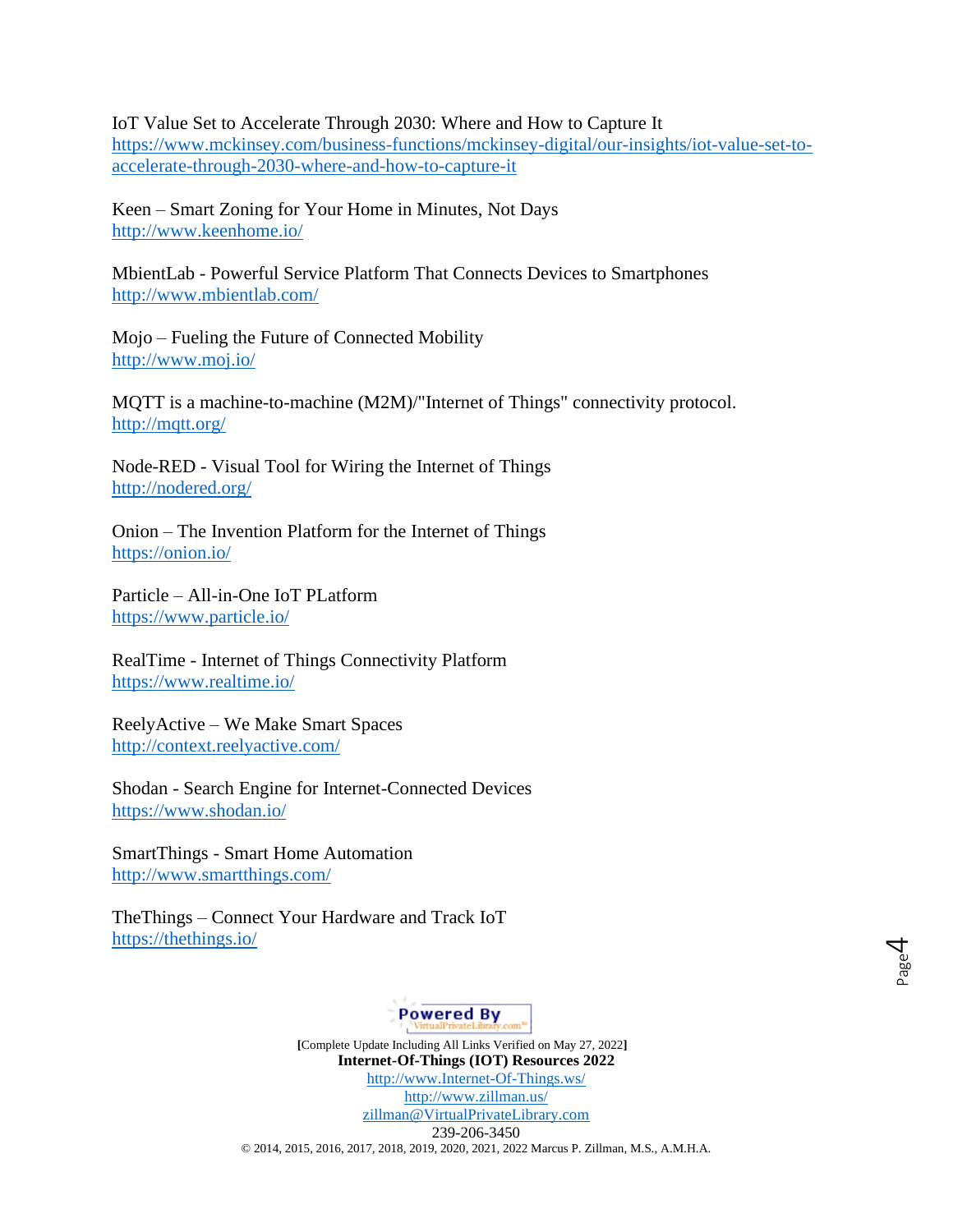The Thing System – Take Control of Things <http://thethingsystem.com/index.html>

Thingful – A Search Engine for the Internet of Things <http://thingful.net/>

Top 50 IoT Sensor Applications for a Smarter World [http://www.libelium.com/resources/top\\_50\\_iot\\_sensor\\_applications\\_ranking/](http://www.libelium.com/resources/top_50_iot_sensor_applications_ranking/)

Yaler – Access Devices from the Web <https://www.yaler.net/>

Zeef – Curated Directory for Development and Tech Resources <https://zeef.com/?query=IoT&in=all>

Page

ഥ

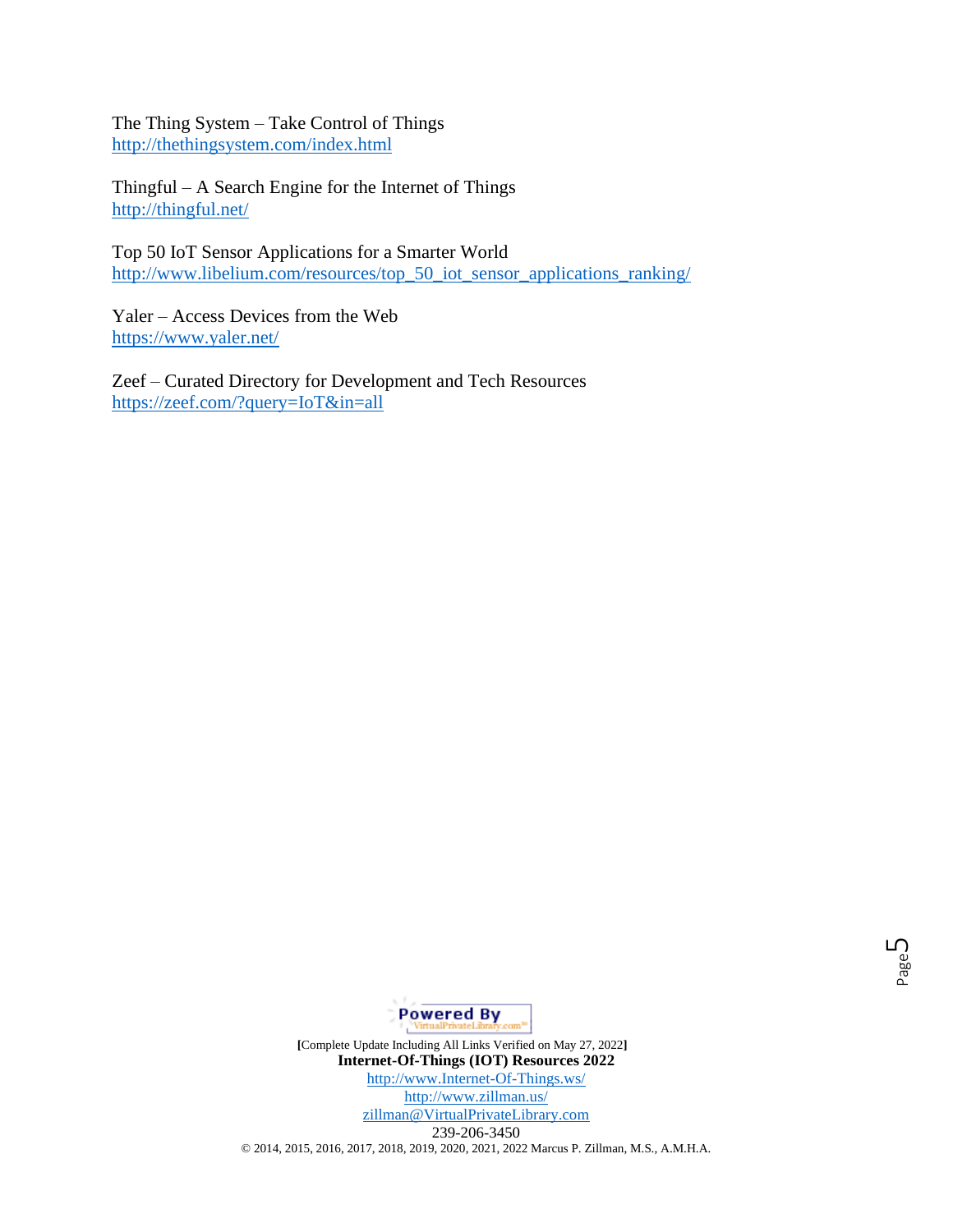### **Subject Tracer™ Information Blogs**

Subject Tracer™ Information Blogs created and developed by the Virtual Private Library™ combine the best of the latest tools on the Internet. Using bots, blogs and news aggregators the Subject Tracer™ Information blogs generate RSS feeds with the latest resources to create a current information resource flow through niched subject tracers. I am proud to be the creator of the Internet's first Subject Tracer™ Information Blogs:

Virtual Private Library™ [http://www.VirtualPrivateLibrary.com/](http://www.virtualprivatelibrary.com/)

Accessibility Resources [http://www.AccessibilityResources.info/](http://www.accessibilityresources.info/)

Agriculture Resources [http://www.AgricultureResources.info/](http://www.agricultureresources.info/)

AnswerSpot [http://www.AnswerSpot.co/](http://www.answerspot.co/)

Artificial Intelligence Resources [http://www.AIResources.info/](http://www.airesources.info/)

Astronomy Resources [http://www.AstronomyResources.info/](http://www.astronomyresources.info/)

Auction Resources [http://www.AuctionResources.info/](http://www.auctionresources.info/)

Biological Informatics [http://www.BiologicalInformatics.info/](http://www.biologicalinformatics.info/)

Biotechnology Resources [http://www.BiotechnologyResources.info/](http://www.biotechnologyresources.info/)

Bot Research [http://www.BotResearch.info/](http://www.botresearch.info/)

Business Intelligence Resources [http://www.BIResources.info/](http://www.biresources.info/)

**Powered By**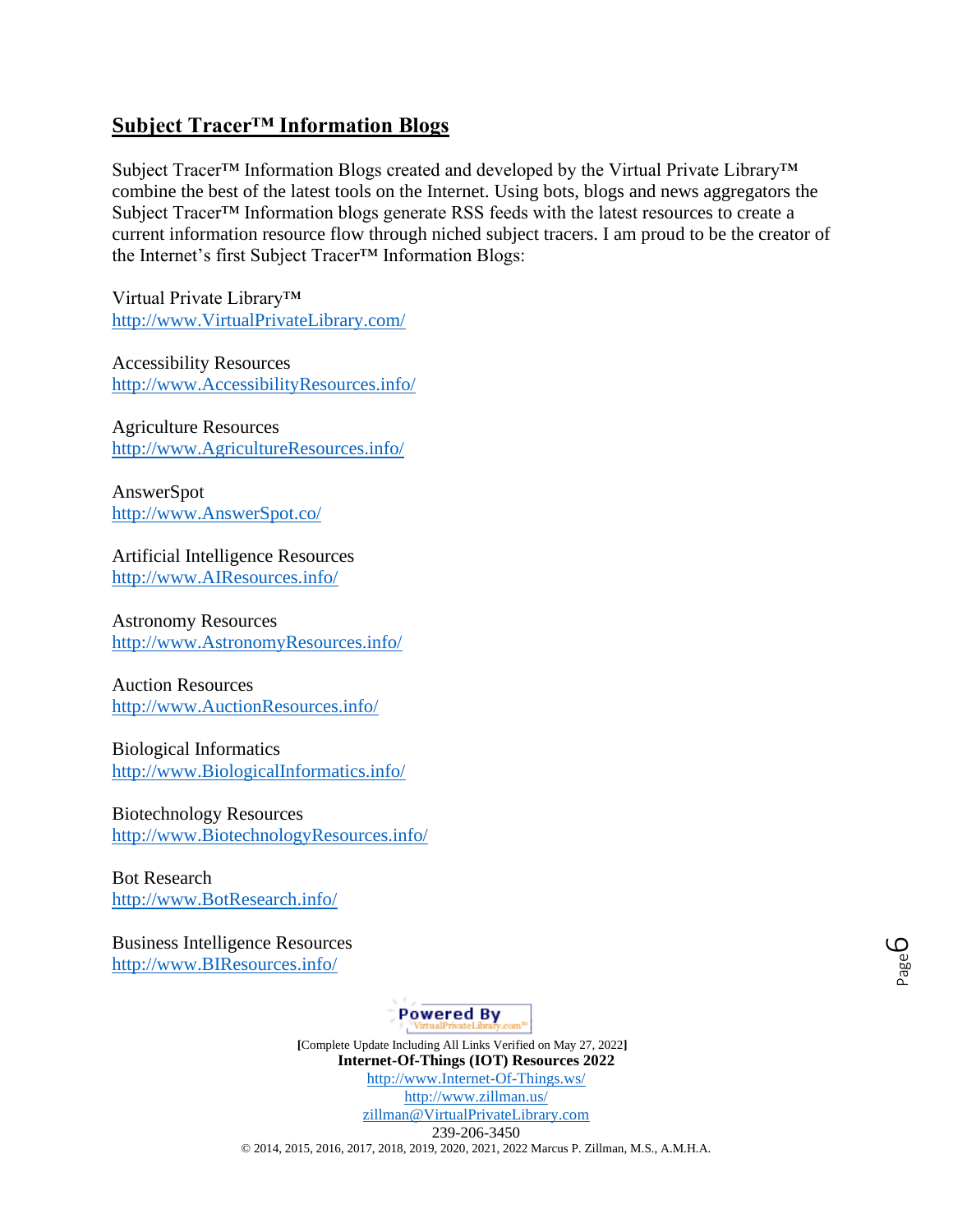**ChatterBots** [http://www.ChatterBots.info/](http://www.chatterbots.info/)

Data Mining Resources [http://www.DataMiningResources.info/](http://www.dataminingresources.info/)

Deep Web Research [http://www.DeepWebResearch.info/](http://www.deepwebresearch.info/)

Directory Resources [http://www.DirectoryResources.info/](http://www.directoryresources.info/)

eCommerce Resources [http://eCommerceResources.info/](http://ecommerceresources.info/)

Education and Academic Resources [http://www.EducationResources.info/](http://www.educationresources.info/)

Elder Resources [http://www.ElderResources.info/](http://www.elderresources.info/)

Employment Resources [http://www.EmploymentResources.info/](http://www.employmentresources.info/)

Entrepreneurial Resources [http://www.EntrepreneurialResources.info/](http://www.entrepreneurialresources.info/)

Fact Checkers Directory [http://www.FactCheckers.us/](http://www.factcheckers.us/)

Financial Sources [http://www.FinancialSources.info/](http://www.financialsources.info/)

Finding People [http://www.FindingPeople.info/](http://www.findingpeople.info/)

Games Resources [http://www.GamesResources.info/](http://www.gamesresources.info/)

Genealogy Resources [http://www.GenealogyResources.info/](http://www.genealogyresources.info/)

**Powered By**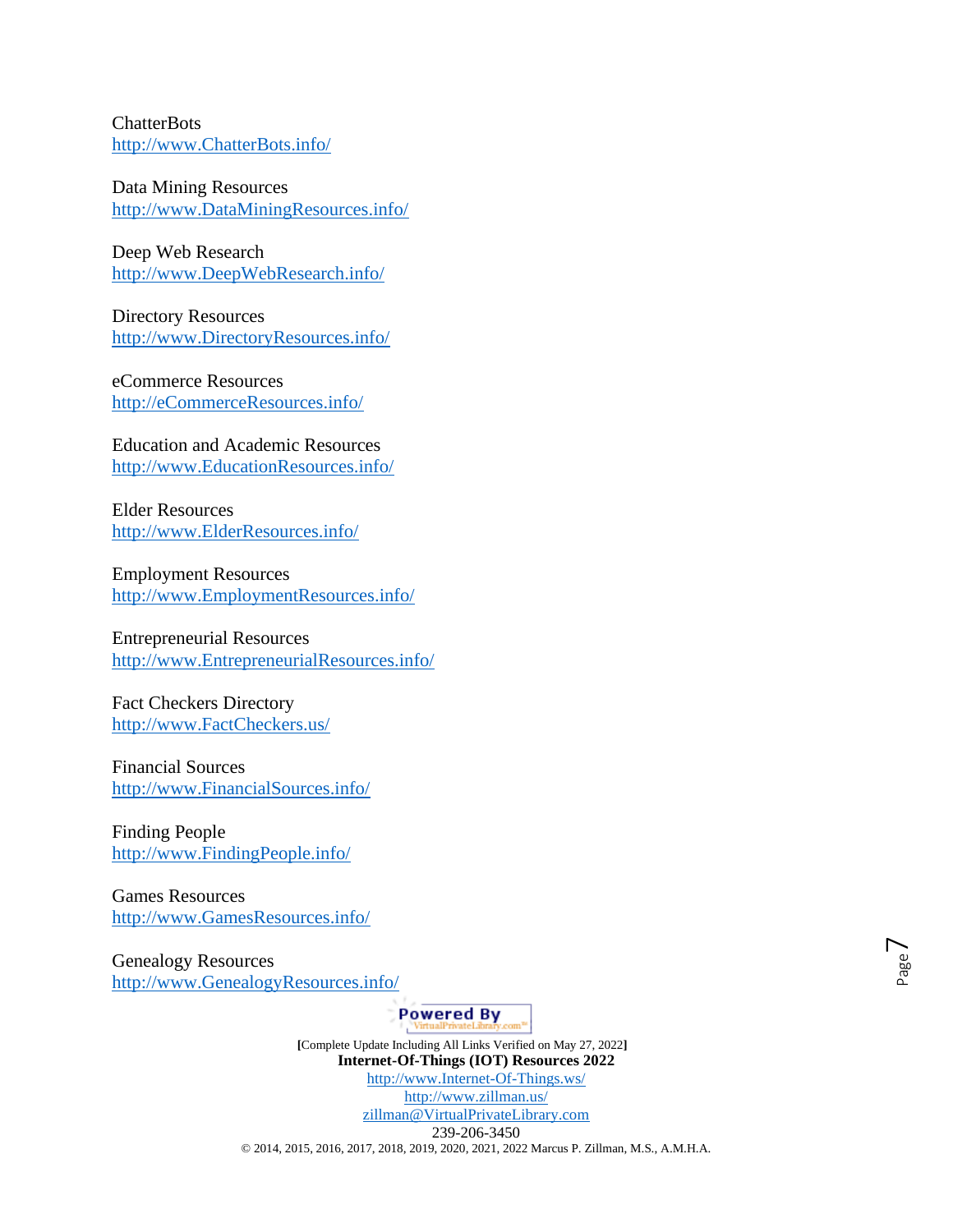Grant Resources [http://www.GrantResources.info/](http://www.grantresources.info/)

Green Files [http://www.GreenFiles.info/](http://www.greenfiles.info/)

Grid, Distributed and Cloud Computing Resources [http://www.GridResources.info/](http://www.gridresources.info/)

Healthcare Resources [http://www.HealthcareResources.info/](http://www.healthcareresources.info/)

Information Futures Markets [http://www.InformationFuturesMarkets.com/](http://www.informationfuturesmarkets.com/)

Information Quality Resources [http://www.InformationQualityResources.info/](http://www.informationqualityresources.info/)

International Trade Resources [http://www.InternationalTradeResources.info/](http://www.internationaltraderesources.info/)

Internet Alerts [http://www.InternetAlerts.info/](http://www.internetalerts.info/)

Internet Demographics [http://www.InternetDemographics.info/](http://www.internetdemographics.info/)

Internet Experts [http://www.InternetExperts.info/](http://www.internetexperts.info/)

Internet Hoaxes [http://www.InternetHoaxes.info/](http://www.internethoaxes.info/)

Intrapreneurial Resources [http://www.IntrapreneurialResources.info/](http://www.intrapreneurialresources.info/)

Journalism Resources [http://www.JournalismResources.info/](http://www.journalismresources.info/)

Knowledge Discovery [http://www.KnowledgeDiscovery.info/](http://www.knowledgediscovery.info/)

**Powered By**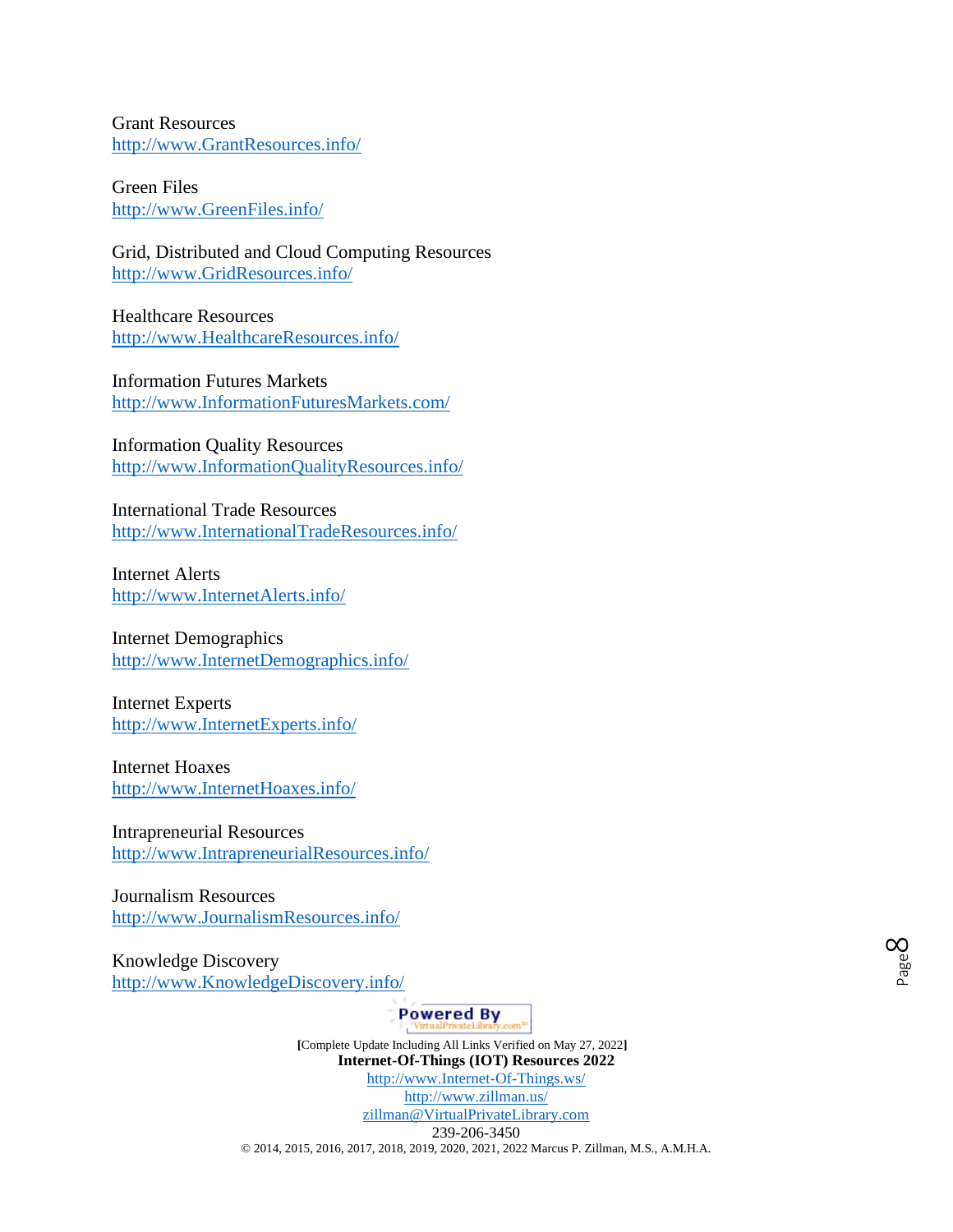Military Resources [http://www.MilitaryResources.info/](http://www.militaryresources.info/)

New Economy Analytics, Resources and Alerts [http://www.NewEconomyAnalytics.com/](http://www.neweconomyanalytics.com/)

Outsourcing/Offshoring Information and Resources [http://www.OutsourcingOffshore.us/](http://www.outsourcingoffshore.us/)

Privacy Resources [http://www.PrivacyResources.info/](http://www.privacyresources.info/)

Reference Resources [http://www.ReferenceResources.info/](http://www.referenceresources.info/)

Research Resources [http://www.ResearchResources.info/](http://www.researchresources.info/)

RestStress™ [http://www.RestStress.com/](http://www.reststress.com/)

Script Resources [http://www.ScriptResources.info/](http://www.scriptresources.info/)

ShoppingBots [http://www.ShoppingBots.info/](http://www.shoppingbots.info/)

Social Informatics [http://www.SocialInformatics.info/](http://www.socialinformatics.info/)

Statistics Resources and Big Data [http://www.StatisticsResources.info/](http://www.statisticsresources.info/)

Student Research [http://www.StudentResearch.info/](http://www.studentresearch.info/)

Theology Resources [http://www.TheologyResources.info/](http://www.theologyresources.info/)

Tutorial Resources [http://www.TutorialResources.info/](http://www.tutorialresources.info/)

**Powered By**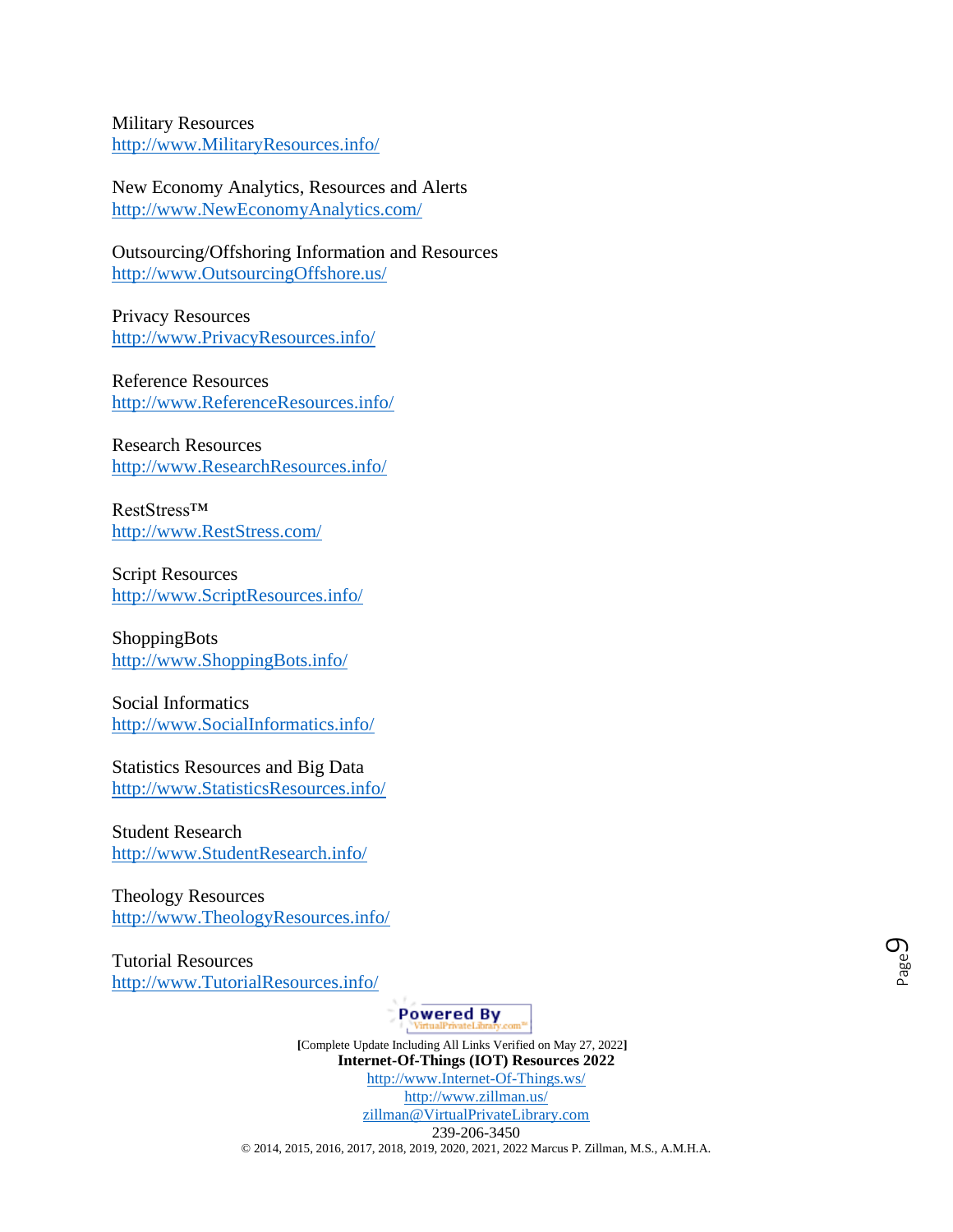#### World Wide Web Reference [http://www.WWWReference.info/](http://www.wwwreference.info/)



**Figure 2: Virtual Private Library™**

**Author Information:** Marcus P. Zillman, M.S., A.M.H.A. Executive Director of the Virtual Private Library is an international Internet expert, author, keynote speaker and corporate consultant in the area of information retrieval, knowledge discovery, knowledge harvesting, artificial intelligence and bots/intelligent agents. He has created numerous world wide web sites including 54 Subject Tracer™ Information Portals and Blogs; written a number of internet miniguides, white papers, manuals and books; hosted over 160 weekly Internet television shows, writes a weekly and monthly column on Current Awareness on the Internet; writes a monthly newsletter Awareness Watch and delivers keynote presentations throughout the international marketplace. He also actively delivers one and two day workshops for key industry sectors displaying how the Internet can be used as a tool to maintain current awareness and professional competencies.

Additional websites by Marcus P. Zillman, M.S., A.M.H.A.:

Marcus P. Zillman's Blog (26,000+ Postings) <http://www.zillman.us/>

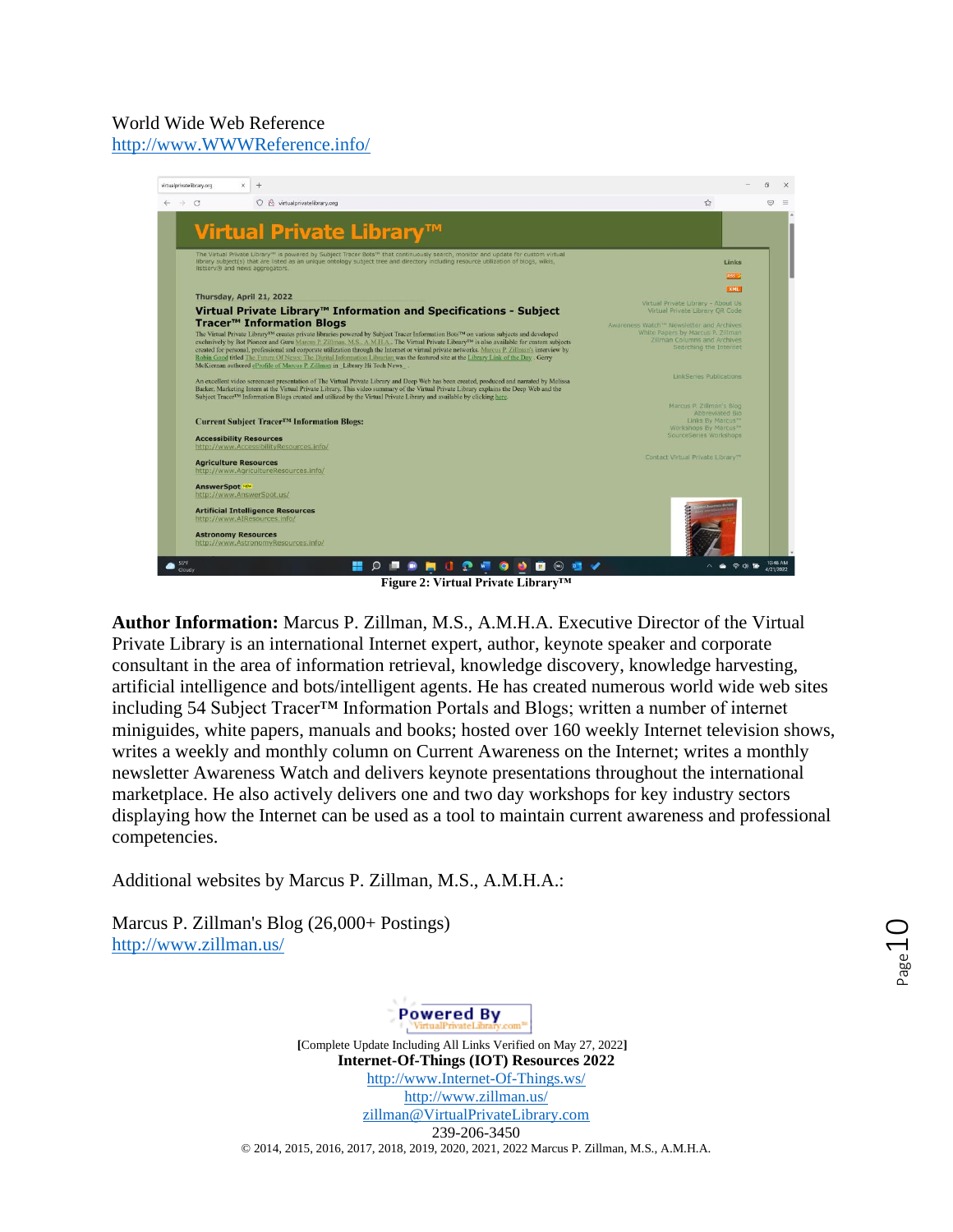Marcus P. Zillman Abbreviated Bio <http://www.zillman.info/>

White Papers 2022 by Marcus P. Zillman [http://www.WhitePapers.us/](http://www.whitepapers.us/)

Awareness Watch™ Newsletter [http://www.AwarenessWatch.com/](http://www.awarenesswatch.com/)

Marcus P. Zillman's Columns [http://www.ZillmanColumns.com](http://www.zillmancolumns.com/)

LinkSeries Publications [http://www.LinkSeries.com/](http://www.linkseries.com/)

Links By Marcus™ [http://www.LinksByMarcus.com/](http://www.linksbymarcus.com/)

Workshops By Marcus<sup>™</sup> [http://www.WorkshopsByMarcus.com/](http://www.workshopsbymarcus.com/)

SourceSeries Internet Research Workshops [http://www.SourceSeries.com/](http://www.sourceseries.com/)

Watch Marcus<sup>™</sup> [http://www.WatchMarcus.com/](http://www.watchmarcus.com/)

listen to marcus™ [http://www.ListenToMarcus.com](http://www.listentomarcus.com/)

#### **Research White Papers, Articles, Lectures and Speeches by Marcus P. Zillman, M.S., A.M.H.A.:**

2022 Directory of Directories [http://www.2022DirectoryOfDirectories.com/](http://www.2022directoryofdirectories.com/)

2022 Guide to Finding Experts by Using the Internet [http://www.FindingExperts.info/](http://www.findingexperts.info/)

2022 Guide to Finding People Resources and Sites [http://www.FindingPeople.info/](http://www.findingpeople.info/)

**Powered By**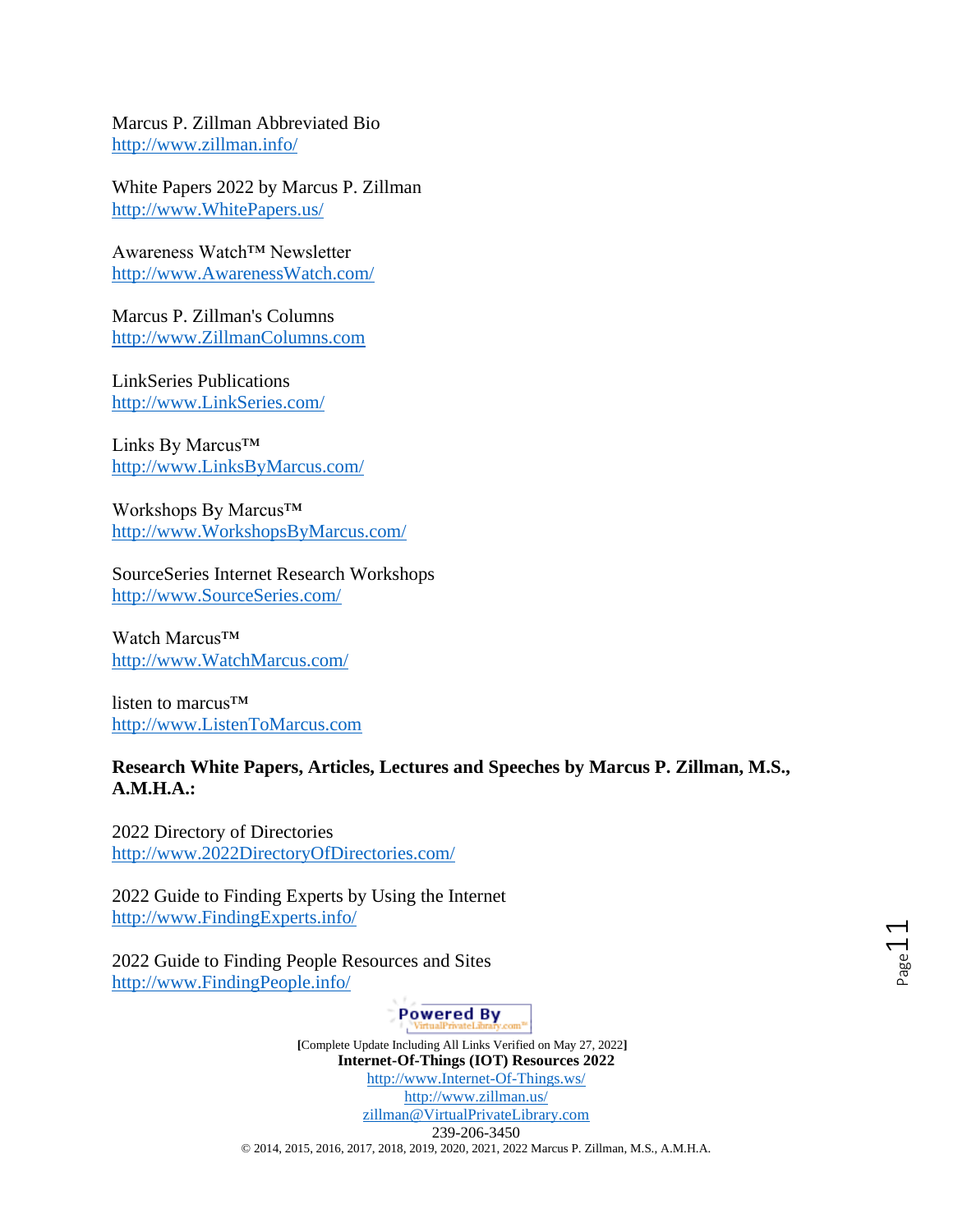2022 Guide to Internet Privacy Resources and Tools [http://www.2022InternetPrivacy.com/](http://www.2022internetprivacy.com/)

2022 Guide to Searching the Internet [http://www.SearchingTheInternet.info/](http://www.searchingtheinternet.info/)

2022 New Economy Resources [http://www.2022NewEconomy.com/](http://www.2022neweconomy.com/)

Academic and Scholar Search Engines and Sources 2022 [http://www.ScholarSearchEngines.com/](http://www.scholarsearchengines.com/)

Bots, Blogs and News Aggregators 2022 [http://www.BotsBlogs.com/](http://www.botsblogs.com/)

Intelligence Online Resources 2022 [http://www.BIOnlineResources.info/](http://www.bionlineresources.info/)

Cloud Computing Resources Primer 2022 <http://www.zillman.us/white-papers/grid-distributed-and-cloud-computing-resources-primer/>

Current AwarenessTools 2022 [http://www.CurrentAwarenessTools.com/](http://www.currentawarenesstools.com/)

Deep Web Research and Discovery Resources 2022 [http://DeepWeb.us/](http://deepweb.us/)

eMarketing MiniGuide 2022 [http://www.eMarketingMiniGuide.com/](http://www.emarketingminiguide.com/)

eReference Library Link Toolkit 2022 [http://www.eReferenceLibrary.com/](http://www.ereferencelibrary.com/)

Finding Experts By Using the Internet 2022 [http://www.FindingExperts.info/](http://www.findingexperts.info/)

Finding People Resources and Sites 2022 [http://www.FindingPeople.info/](http://www.findingpeople.info/)

**Powered By**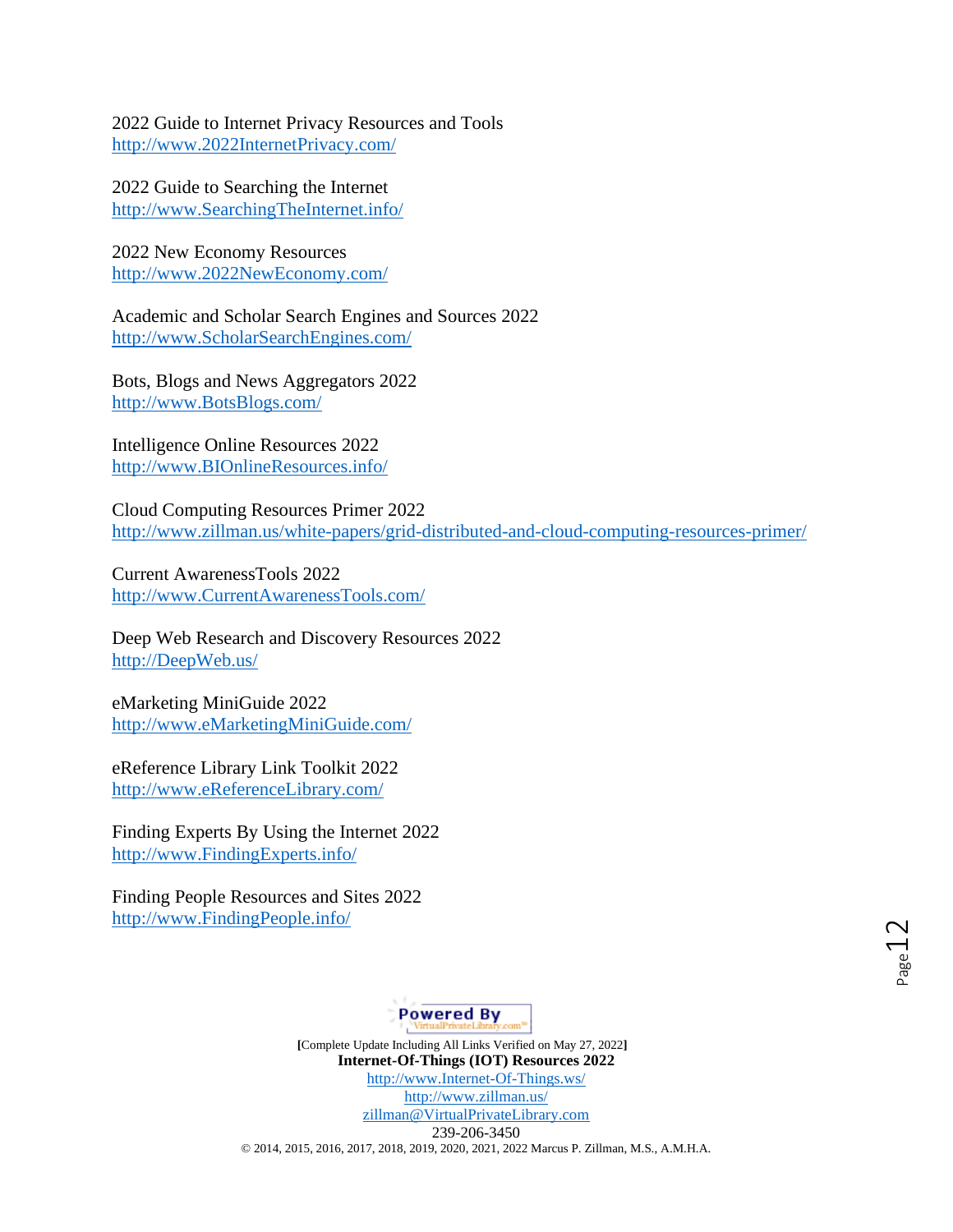Healthcare Resources 2022 [http://www.HealthcareResources.info/](http://www.healthcareresources.info/)  [http://www.HealthPathFinders.com/](http://www.healthpathfinders.com/)

Knowledge Discovery Resources 2022 [http://www.KDResources.info/](http://www.kdresources.info/)

New Economy Resources 2022 [http://www.NewEconomyResources.com/](http://www.neweconomyresources.com/)

Online Research Browsers and Visualization Tools 2022 <http://www.zillman.us/white-papers/online-research-browsers/>

Online Research Tools 2022 [http://www.OnlineResearchTools.info/](http://www.onlineresearchtools.info/)

Online Social Networking 2022 [http://www.OnlineSocialNetworking.info/](http://www.onlinesocialnetworking.info/)

Searching the Internet 2022 [http://www.SearchingTheInternet.info/](http://www.searchingtheinternet.info/)

Using the Internet As a Dynamic Resource Tool for Knowledge Discovery 2022 [http://www.zillman.us/white-papers/using-the-internet-as-a-dynamic-resource-tool-for](http://www.zillman.us/white-papers/using-the-internet-as-a-dynamic-resource-tool-for-knowledge-discovery/)[knowledge-discovery/](http://www.zillman.us/white-papers/using-the-internet-as-a-dynamic-resource-tool-for-knowledge-discovery/)

Web Data Extractors 2022 [http://www.WebDataExtractors.com/](http://www.webdataextractors.com/)

Web Guide for the New Economy 2022 [http://www.WebGuideNewEconomy.com/](http://www.webguideneweconomy.com/)

#### **Internet Tutor by Marcus P. Zillman, M.S., A.M.H.A.**

[http://www.InternetTutor.info/](http://www.internettutor.info/) 

Visit this site to learn about the availability of Marcus P. Zillman to tutor you or your associate one on one in the privacy of your residence or office on the latest happenings of the Internet including Intercnet basics to advanced Internet searching using bots and creating your own personal blog.

**Powered By**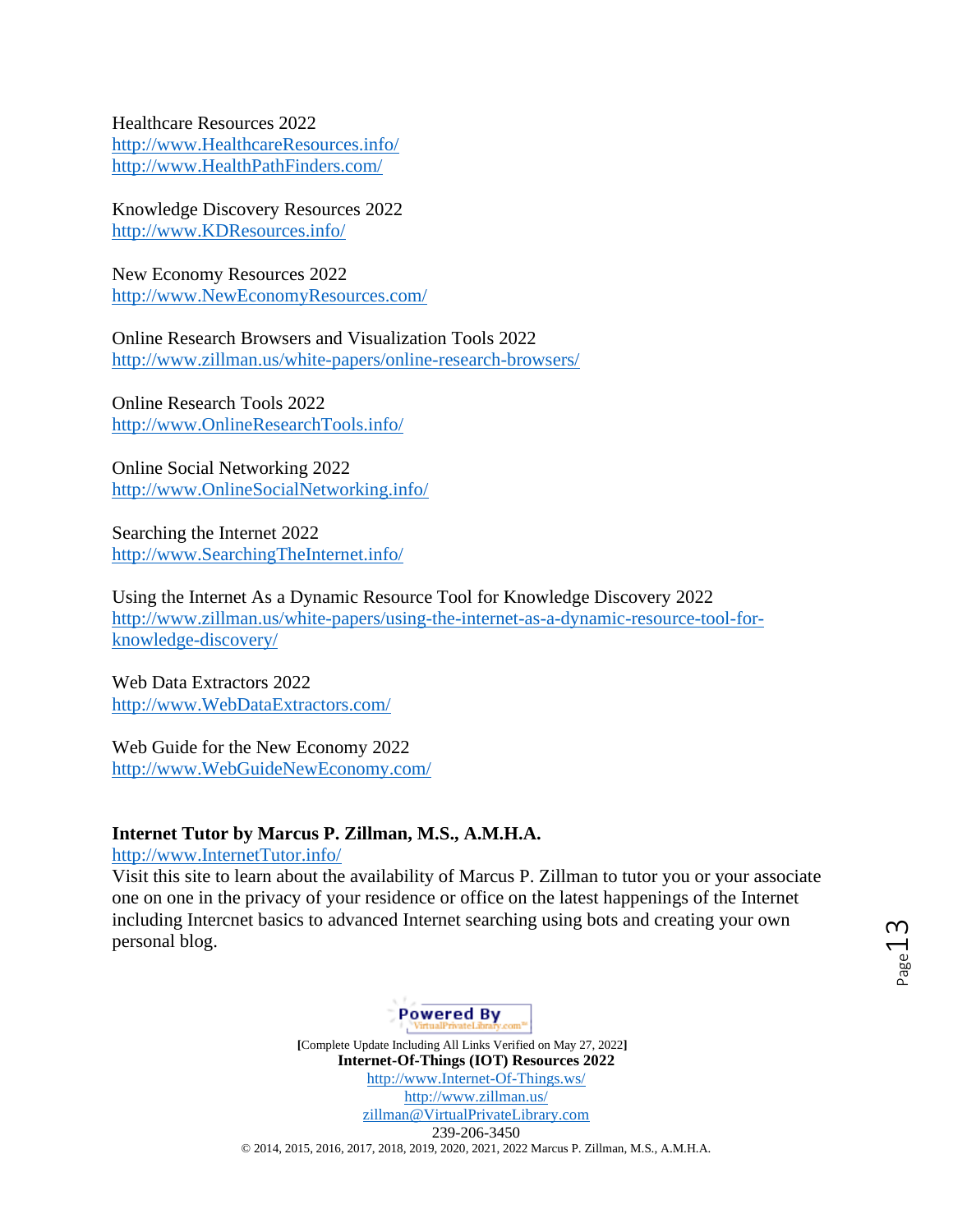#### **Internet Speaking by Marcus P. Zillman, M.S., A.M.H.A.**

#### [http://www.InternetSpeaker.net](http://www.internetspeaker.net/)

Visit this site to learn about Marcus P. Zillman's speaking engagements for your organization meetings and events. View and listen to his previous presentations as well as his weekly television shows.

#### **Internet Consulting by Marcus P. Zillman, M.S., A.M.H.A.**

[http://InternetConsultant.BlogSpot.com/](http://internetconsultant.blogspot.com/) 

Visit this site to obtain information about obtaining the consultation services of Marcus P. Zillman for your company including eCommerce audits, utilization of bots, blogs and news aggregators or the creation of your own personal virtual private library powered by Subject Tracer™ Information bots!

#### **Current Awareness Monitors, Alerts and Information Traps**

#### [http://www.ecurrentAwareness.com/](http://www.ecurrentawareness.com/)

Marcus P. Zillman's latest report Current Awareness Monitors, Alerts and Information Traps is available for purchase online and for immediate download. This report is a comprehensive listing of the latest resources, sources and sites for current awareness on the Internet. This is a must read for anyone who must stay current in their profession and/or business activity as the list of URLs will keep you at the leading edge of your career.

#### **Market Intelligence Resources**

#### [http://www.MarketIntelligenceResources.com/](http://www.marketintelligenceresources.com/)

Marcus P. Zillman's just released professional Internet MiniGuide is titled Market Intelligence Resources and is available for purchase online and immediate download. This 193 page digital miniguide represents a comprehensive listing of the latest resources, sources and sites to discover the latest Market Intelligence sources available on the Internet with many of them freely available! Designed specifically for today's entrepreneur, professional and/or investor.

#### **Entrepreneurial Links 101**

#### [http://www.EntrepreneurialLinks.com/](http://www.entrepreneuriallinks.com/)

Marcus P. Zillman's newly released 231 page eReference digital book for the up and coming entrepreneur. Entrepreneurial Links 101 gives an alphabetical listing of the very best Internet and World Wide Web sites covering Entrepreneur Resources, Business Intelligence Resources and an extremely comprehensive list of Online Research Tools. This is considered by many to be the entrepreneur's bible for finding relevant and competent online resources!

 $_{\rm Page}$ 14